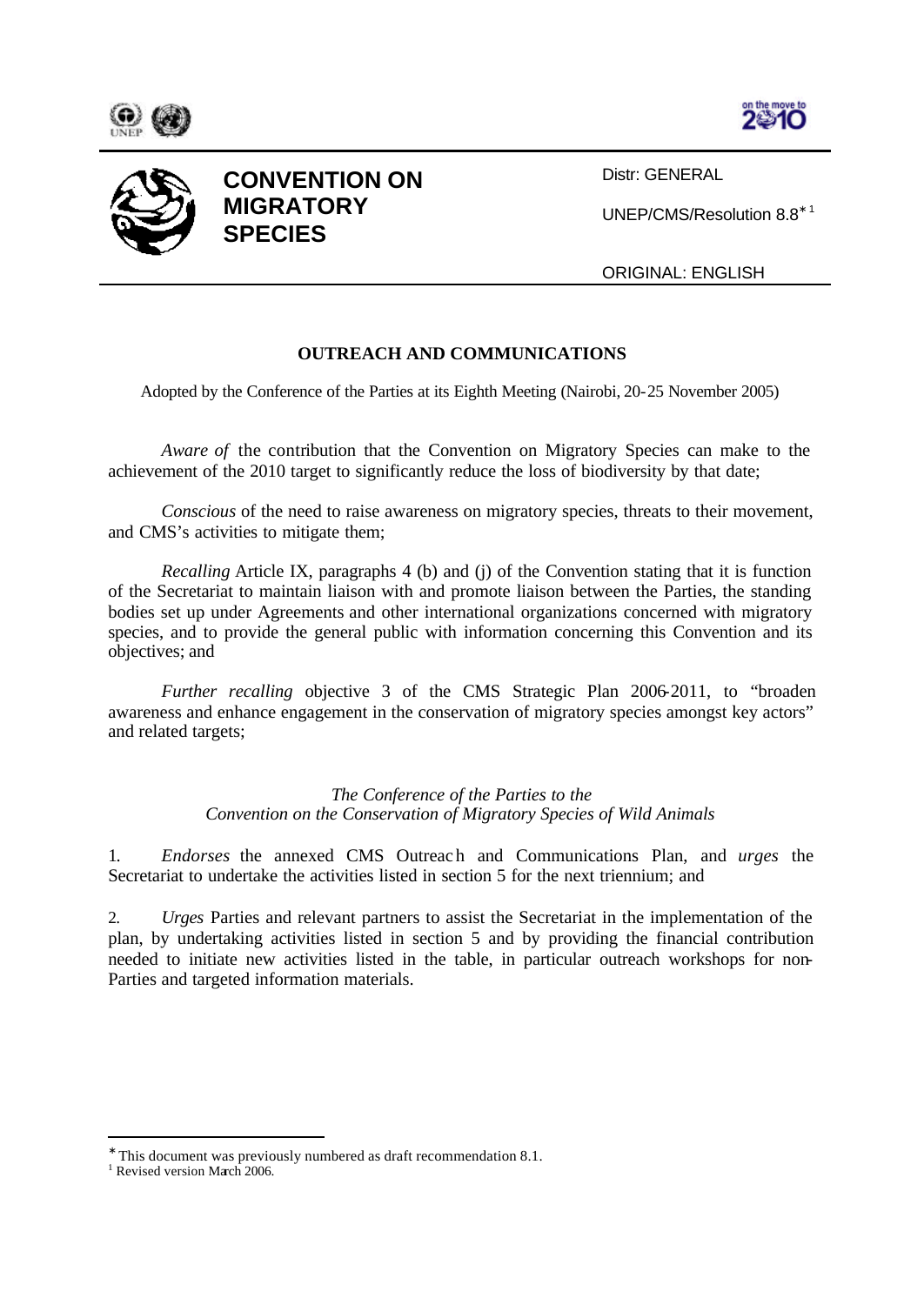# **CMS Outreach and Communications Plan 2006-2008**



#### **1. The need for CMS outreach and communications activities**

1. Over 25 years after its inception the Convention on Migratory Species (CMS) has become a well-known treaty in the biodiversity world. However, although the acronym and logo clearly recall the focus of this international instrument, less is known among Governments and civil society of the main features and characteristics of the Convention, and the potential contribution that the Convention can make to the achievement of the 2010 target of significantly reducing the rate of biodiversity loss by that date. The focus of the current Outreach and Communications Plan (OCP) is to identify feasible activities within the approved budget that the Secretariat, in collaboration with Parties and relevant partners, can carry out to increase the visibility of the Convention and enhance its impact among stakeholders.

2. Competition for finite resources is intense and so it is vital to heighten awareness of the importance of conservation in general, and migratory specie s in particular, across the spectrum from decision makers to the general public. In this context, the OCP identifies activities to be undertaken in pursuit of objective 3 of the CMS [draft] Strategic Plan 2006-2011 to "broaden awareness and enhance engagement in the conservation of migratory species amongst key actors". OCP activities will also support the achievement of related targets of the [draft] Strategic Plan (see sections 3 and 5).

3. Decision-makers and opinion-leaders need to be aware of the issues and the paramount need for concerted action on migratory species. As stressed in Article IX of the Convention, it is the Secretariat's responsibility to bring information on migratory species and the Convention to the attention of selected key target audiences. To this end, the Strategic Plan identifies six targets with relation to these audiences to ensure that: existing Contracting Parties enhance their engagement; that identified priority countries join as new Contracting Parties; that the already large network of Partners can be further strengthened and expanded; and that dialogues can be initiated with key sectoral groups whose activities have particular impact on migratory species.

4. The OCP should also emphasize the importance of the Convention for the achievement of the 2010 target, by highlighting the contribution that CMS tools and instruments can make to significantly reduce biodiversity loss. To unify all actions developed under the Convention for the next triennium under the same banner, the COP motto "On the move to 2010" could be maintained as the *leitmotif* of all outreach and communications strategy.

5. Although the responsibility for the implementation of this plan lies within the External Relations and Media Unit of the CMS Secretariat, in collaboration with all other units of the Secretariat that will provide the necessary information and data for the preparation of the outreach material, Parties and relevant partners have an essential role to play within their official and informal networks to promote the engagement of other stakeholders in CMS work and to provide support to the activities of the scheme. Given the small size of the Secretariat and its limited resources for communications and for reaching out to a diversity of audiences, capacity could be enhanced only through the support of Parties and other partner organizations, and also by cooperating with Secretariats of other MEAs, as well as by increasing the use of outsourcing and volunteers.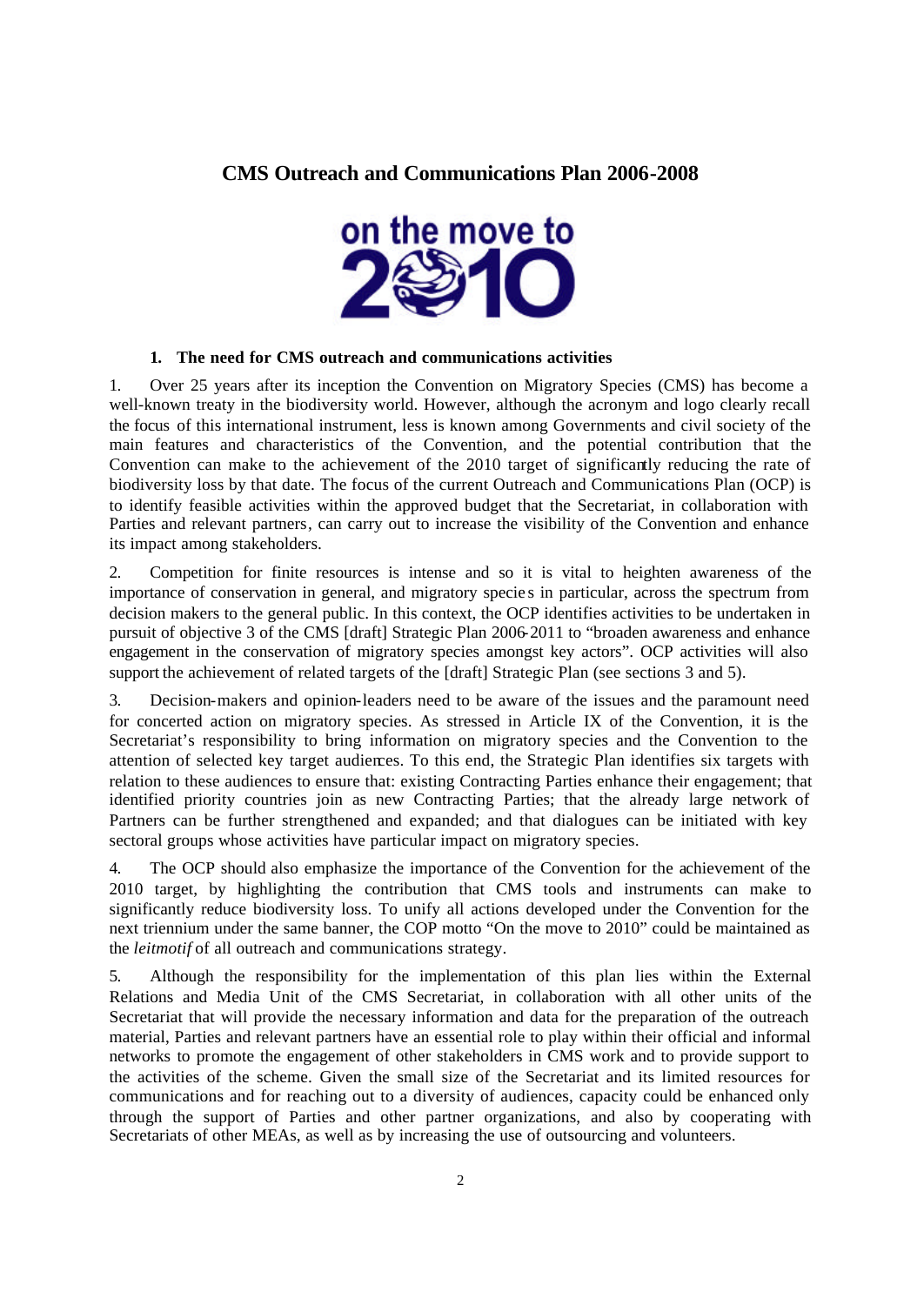#### **2. Strengths and weaknesses of CMS Outreach and Communications**

6. Throughout the years, CMS has developed a number of important communications tools, such as the Website, the newsletter, the common exhibition, a number of brochures and information sheets, a detailed booklet on CMS history for the Convention's  $25<sup>th</sup>$  Anniversary. However, initiatives and tools have been developed on an *ad hoc* basis, generated by immediate outreach needs posed by events and meetings; such tools were never harmonized and placed in the context of a defined strategy. The new Strategic Plan, and in particular the fact that the third objective contains specific targets for awareness raising and engagement amongst key actors, offers the opportunity to harmonize and streamline outreach and communications efforts within a coherent framework and devise and consolidate ways of reaching the target audiences identified by the strategic plan.

7. The main outreach strengths on which the CMS could further build are: (i) the species coverage and (ii) its history and reputation.

- (i) In general migratory animals, in particular some flagship species, are well known to the public and media. Consequently, messages on threats to those species and CMS' activities to mitigate them are better received than information focusing on the concept of "biodiversity", which for many audiences still remains quite ambiguous and obscure. The Convention also deals with tangible, concrete and visual examples of common natural heritage to which the public at large can easily relate.
- (ii) The Convention has 25 years of experience in the conservation of migratory species, it has successfully organized transboundary-cooperation among Range States and experts and can count on a number of research and conservation projects implemented on the ground. Moreover, CMS has a successful record of collaboration with NGOs which has offered fruitful opportunities to convey its message.

8. Major weaknesses of the CMS communications activities are (i) its limited geographical coverage and (ii) overlap of the subject with other organizations' mandates:

- (i) Although CMS has strong coverage in Europe and Africa, and an historic anchorage in Germany, CMS has clear coverage gaps in North America, Asia and Oceania, and can count on a smaller number of Parties than a number of other global environmental conventio ns.
- (ii) Although it has a specific focus, CMS deals with a subject that is also touched upon by other larger Conventions (e.g. CBD, CITES, WHC) and, probably more visibly, by large and well known IGOs and NGOs, such as IUCN and WWF.

9. Outreach and communications activities should therefore build on the specificities and achievements of the Convention and stress its unique features, in particular with regard to the transboundary nature of the instrument, in contrast to the more ecosystem-based approach of other biodiversity-related Conventions (see CBD and Ramsar). Also, the Small Grant Programme, as well as the structure and functioning of Agreements and Memoranda of Understanding, should be emphasized.

10. The link to more pressing social and economic issues is not always perceived and clearly understood as the media often treat endangered species as purely a conservation issue. Therefore, there is a need to stress and highlight the importance of migratory species for livelihoods and poverty alleviation, and link the images of those species to human societies. More specific recommendations are made under each of the Strategic Plan targets below.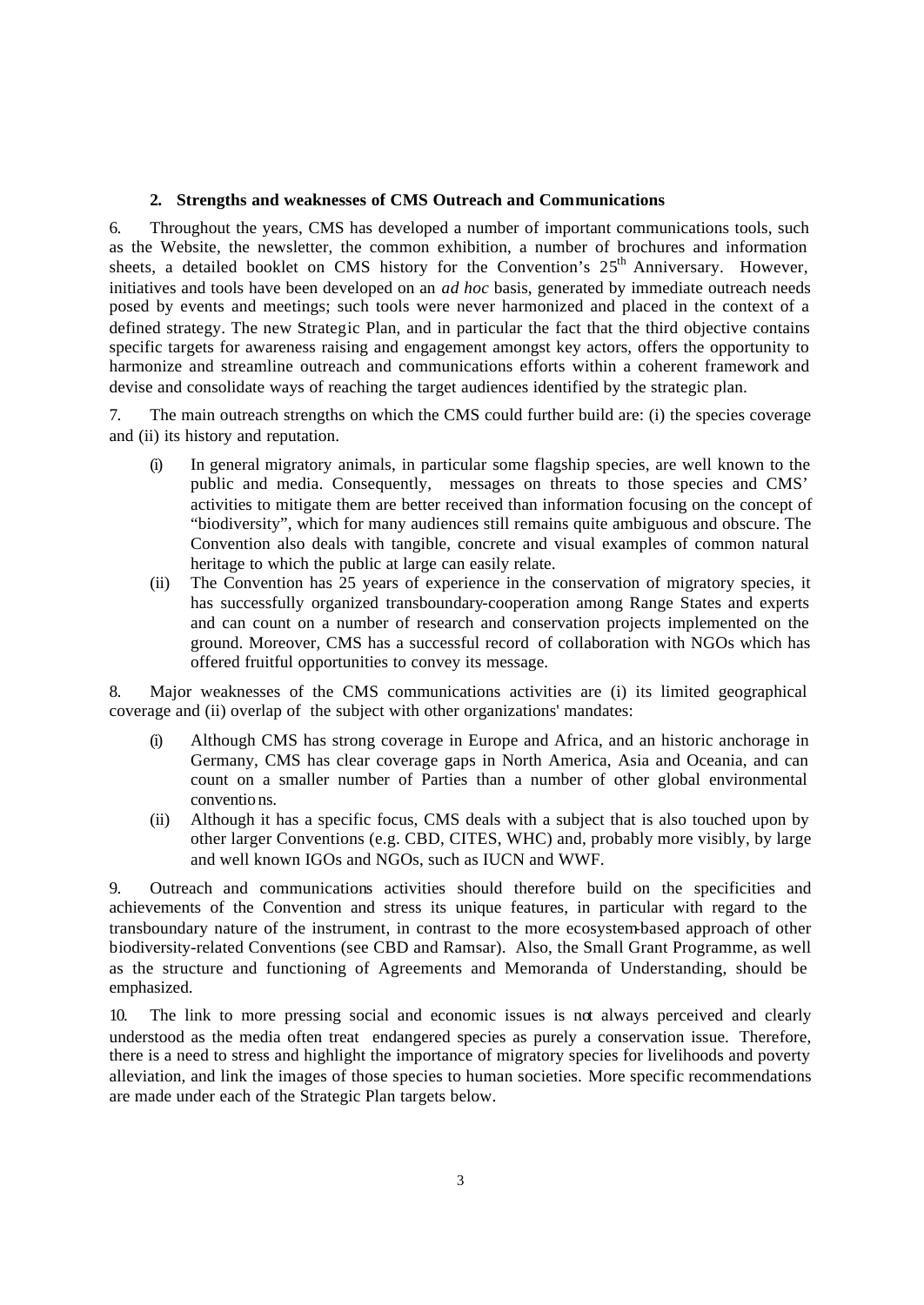#### **3. Linkages to objective 3 of the Strategic Plan and other related targets**

## **Objective 3: to broaden awareness and enhance engagement in the conservation of migratory species amongst key actors**

#### **PARTIES**

## **Direct target: 3.1 - Levels of engagement and commitment of existing Parties in CMS increased; Related target: 4.7 - Regional capacity enhanced particularly where CMS is underrepresented**

11. The Parties constitute the Convention. However, for different reasons their degrees of commitment to implementation vary. Therefore, Parties are also a target group of the Convention's communications work while at the same time, given the ir commitment to implementation, they will also serve as important intermediaries promoting CMS amongst non-Parties and key partners, and as supporters of outreach activities. Parties can also help in the framing of messages that are specific to their countries and/or regions.

12. In this context, the daily communication between the Secretariat and CMS Parties needs to be improved, to keep Governments abreast of new initiatives, relevant meetings and specific requests to which they may wish to respond. The CMS Website has proved to be an effective instrument which is increasingly being used by different audiences. However, as this requires the active engagement of the user, the regularity of delivery of the information is not guaranteed. For this reason the Secretariat is planning to activate an electronic system for the prompt delivery of notifications and information notes to Parties. Focal points will be the recipients of this service, and will be responsible to share the information within their Ministries, as appropriate. Similarly, the CMS Secretariat will continue the distribution of the electronic newsletter, which should be made more useful by including information on national implementation and case studies, in order to share national experiences with the international network of readers.

13. Regular updates of all information material will be made by the Secretariat and shared with focal points, to keep them abreast of latest developments and provide them with up-to-date information on the Convention and tools to be used for different purposes (internal updates, presentations, preparation of documents, a pool of photos). Detailed activities of Secretariat, Parties and partners are listed in section 5.

#### **NON-PARTIES**

## **Direct target: 3.2** – **Level of engagement in CMS work of priority target non-Parties increased; Related target: 4.1 - CMS membership to increase by 30 Parties of importance for MS and new agreements**

14. Outreach and communication activities should tackle the core reasons that have prevented non-Parties from joining CMS and its Agreements. Therefore, actions should be target specific rather than generic with information packages prepared for each case, to include information on the country's species listed in Appendix I and II, existing threats to migratory species, relevant sites and habitats, and areas where Agreements and projects could be developed. A more general information note should be prepared to provide information on procedural aspects related to the functioning of the Convention and accession process.

15. Outreach workshops are also a key tool in the case of non-Parties, because in addition to providing participants with a thorough overview of the Convention, they allow the Secretariat to identify within relevant ministries, possible focal points and "ambassadors" of the CMS message.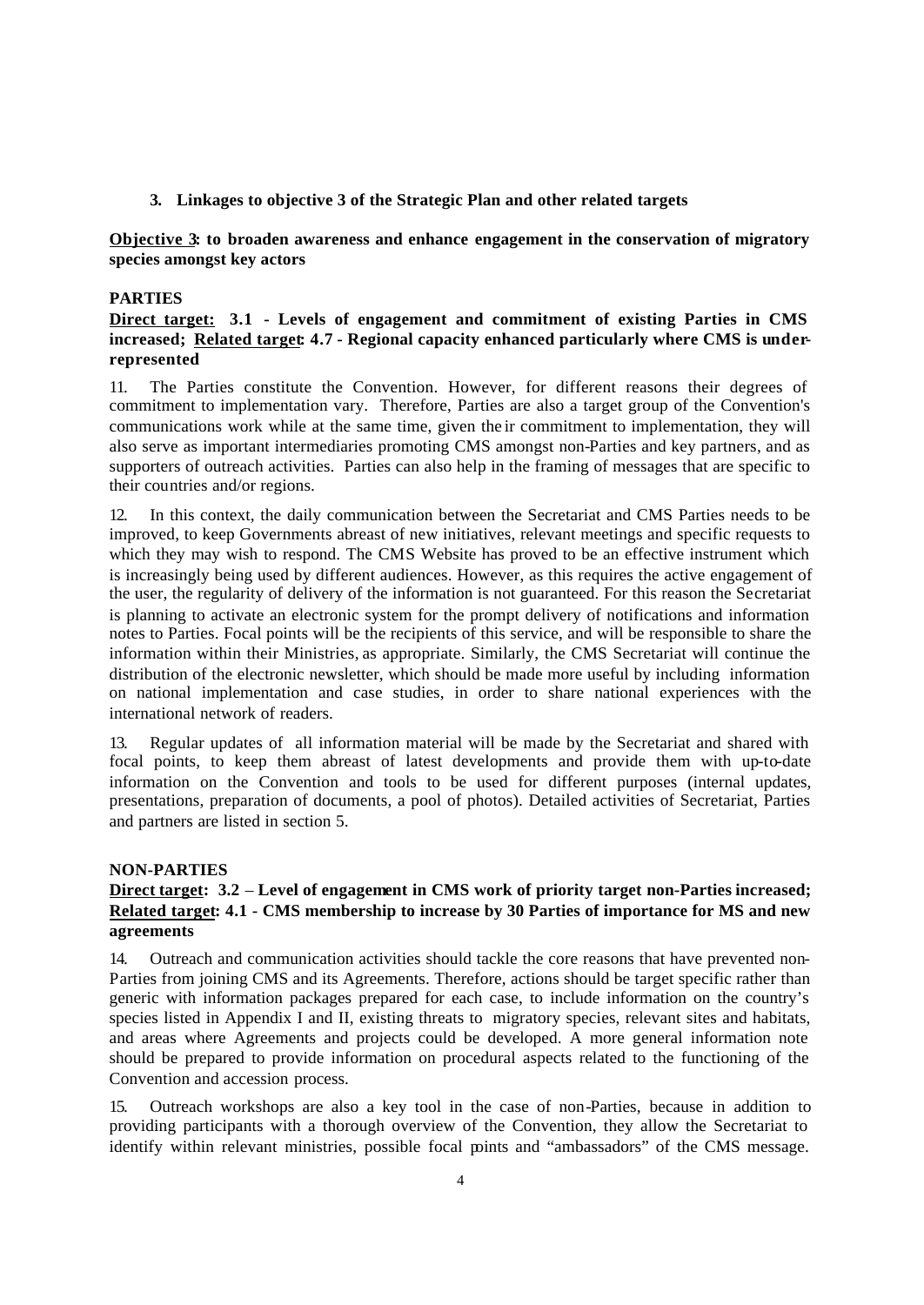Outreach workshops could be organized at the regional level and should last no more than two days. CMS Parties in the region should also participate to provide non-parties with a practical overview of roles, responsibilities as wells as benefits and advantages of CMS accession. Workshops could also be organized in the margins of other biodiversity meetings (see for instance CBD SBSTTA and COP), which offer excellent opportunities for identifying and contacting key officers within ministries.

16. In order to facilitate outreach and communications activities to non-Parties the Secretariat should also update the CMS tool-kit to contain information on all Agreements and other CMS instruments, updated information on projects, specific features and case studies at the national level, presentations, images and fact sheets for the press. Agreements should provide CMS with newsletter and updated information material (party list) for further distribution. Detailed and further activities of Secretariat, Parties and partners are listed in section 5.

#### **PARTNERS :**

## **Direct target: 3.3** - **Number of Partners supporting and participating in the work of CMS increased**; **Related targets: 4.3 – Cooperative activities with MEAs and key partners increased; 4.8. Extra-budgetary funding widely secured**

17. CMS has traditionally collaborated with several non-governmental and intergovernmental organizations on a number of activities including outreach and communications. However, these experiences have been sporadic and often not formalized through an agreed plan for joint activities. The CMS Secretariat is now strengthening collaboration with traditional and new partners (see for instance the Partnership Fair at COP-8) to better formalize the collaboration through joint programmes of work, - including common outreach and communication activities - to be agreed on an annual basis. Indeed, joining in partnership with NGOs could bring several mutual advantages: while CMS provides a legal international framework under the aegis of the UN that could support NGO action, NGOs are usually linked with an established network of civil society organizations that can carry out intensive and effective public awareness and information work, thus offering effective means to disseminate information on the Convention.

18. Cooperation with other biodiversity-related Conventions is another key component of the Strategic Plan. CMS is already actively involved in the work of the Biodiversity Liaison Group (BLG), which also includes CBD, CITES, WHC and Ramsar. The 5 Conventions have agreed to support each other's efforts in number of areas, including outreach and communications. For instance representation in relevant environmental meetings will be ensured through the participation of one BLG member on behalf of the group. Joint activities may also be developed in support of the International Biodiversity Day, following the example of CMS in 2005. Meetings of other MEAs offer more outreach opportunities. It is recommended that CMS use these opportunities to display the exhibit, deliver information material, host a side event on CMS and deliver a statement, in order to increase the visibility of the Convention and offer participants more than one occasion to be briefed about CMS activities.

19. Outreach and communications activities, in addition to contributing to strengthening institutional linkages, should also contribute to identifying possible supporters of CMS activities and initiatives, including fundraising. The private sector has shown itself to be an effective partner for the Convention. In addition to direct donations in support of the Convention, the business sector could also offer logistical support to the delivery of the CMS message (newsletters, magazines, exhibition sites, etc). The new non-profit organization "Friends of CMS", to be established later in 2005, has an important role to play here.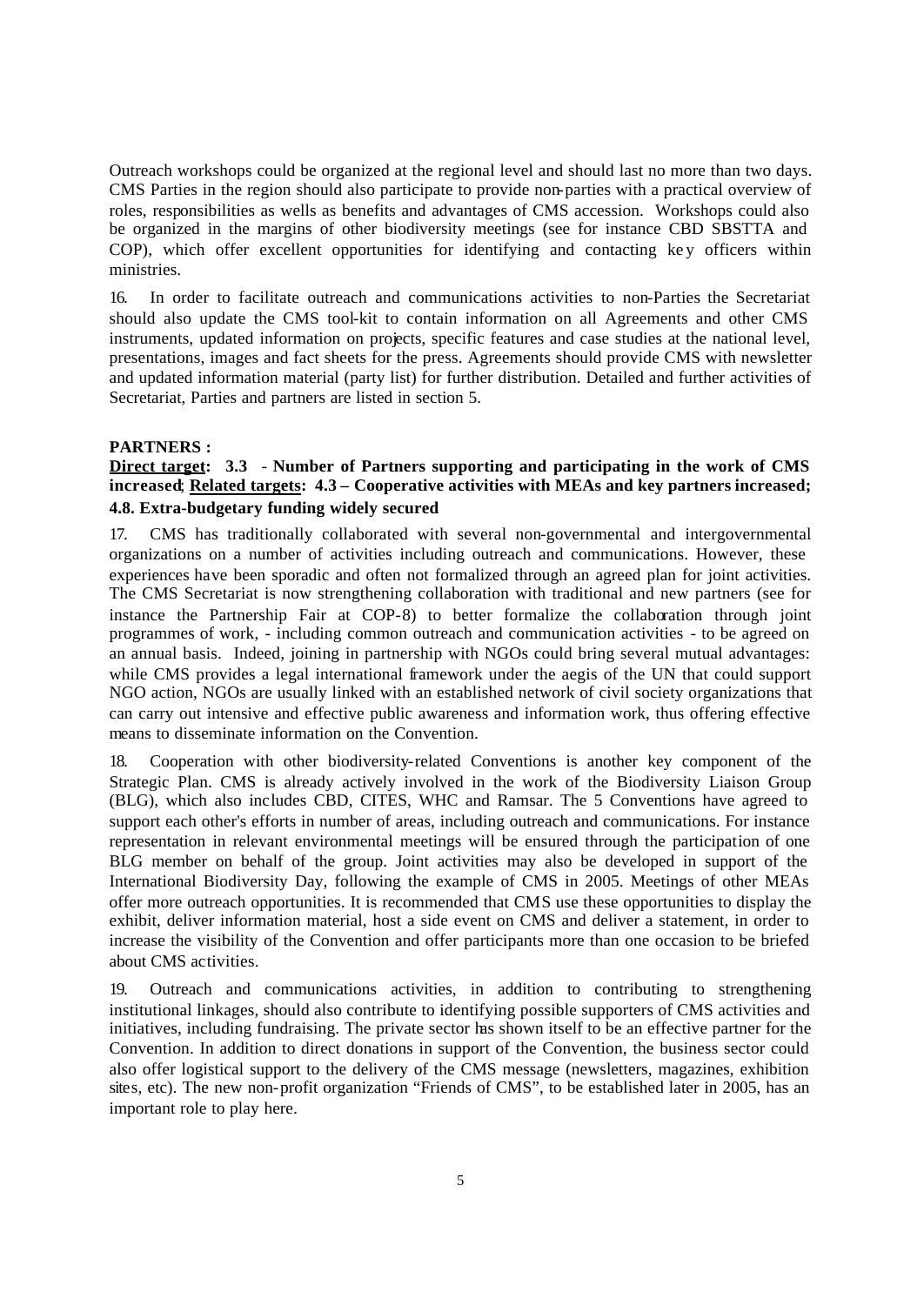#### **MEDIA**

## **Direct target: 3.4 - Awareness of key media of CMS and its leading role in the conservation of migratory species enhanced; Related target: 4.4. - Identity of the CMS family strengthened**

20. In general, the CMS outreach and communications tools focus on institutional procedures and operational tools of the Convention. Little content information is given about the reasons why migratory species need to be conserved. More attention should be given to the importance of migratory species for instance for seed dispersal, culture, religion, economy or food supply. The basis of the Convention's current communication is fact-based intellectual appeal. To reach out to broader audiences, there is a need to increase the emotional and aesthetic value of themes covered by CMS for the media. The technical language of some information materials requires revision in order to reach the general public. A different vocabulary will ensure better communication to the target audience(s) and should create an emotional bond. Similarly, there is a potential to increase visibility of key species, such as the species covered for concerted action, or the species covered by Agreements and Memoranda of Understanding.

21. On the other hand, species covered by CMS are frequently mentioned in the media without referring to the work of the Convention. There is, therefore, a need to better link the news coverage on species with the work of the Convention for their protection. In this context, more work should be undertaken to inform media on the role of the CMS Family, through the regular and targeted issuing of press releases and informative backgrounders to the international press. In this sense, CMS Agreements are also encouraged to highlight links between new conservation activities and their relevance to the work of the Agreements and CMS to the media. To this end, a better use of the UN Information Centre in Bonn as well as of the UNEP media service should be made. A strengthened External Relations and Media Unit, perhaps jointly servicing CMS and the Agreements, could also work to enhance the visibility of the CMS family *vis-à-vis* local and, more importantly, na tional and international media. Specific activities to this end are listed in section 5.

#### **OPINION LEADERS**

#### **Direct target: 3.4 - Opinion leaders of key sectoral groups impacting on migratory species influenced, including by expert advice, through CMS**

22. Targeting decision makers and opinion leaders requires a different approach compared to other audiences. Contacts will generally happen at a high level, thus involving directly the Executive Secretary of the Convention. The Secretariat should assist by providing targeted material and information in support of planned meetings. Moreover, the identification of "CMS ambassadors" at the international as well as the national level could facilitate this task. The CMS Friends Association will also have an active role in raising the profile of the Convention at the local as well as the international levels. Assistance from Parties and CMS partners is key to the identification and contact with politicians and decision makers. Detailed activities are listed in section 5.

#### **INFORMATION MATERIAL**

## **Direct target: 3.6 - Key information material in appropriate UN languages disseminated to identified target audiences; Related target: 4.4. - Identity of the CMS family strengthened**

23. The CMS's information package needs to be updated (see section 5). In particular, a guide to the CMS family needs to be developed; it should include official information on CMS and the relevant features of Agreements and MoUs (official texts, resolutions) and related projects. Subject to the availability of funds, the guide should be translated in all UN languages. Parties are encouraged to translate key parts for local consumption. The following table lists current - to be kept up to dateand planned (bold) outreach and communications material.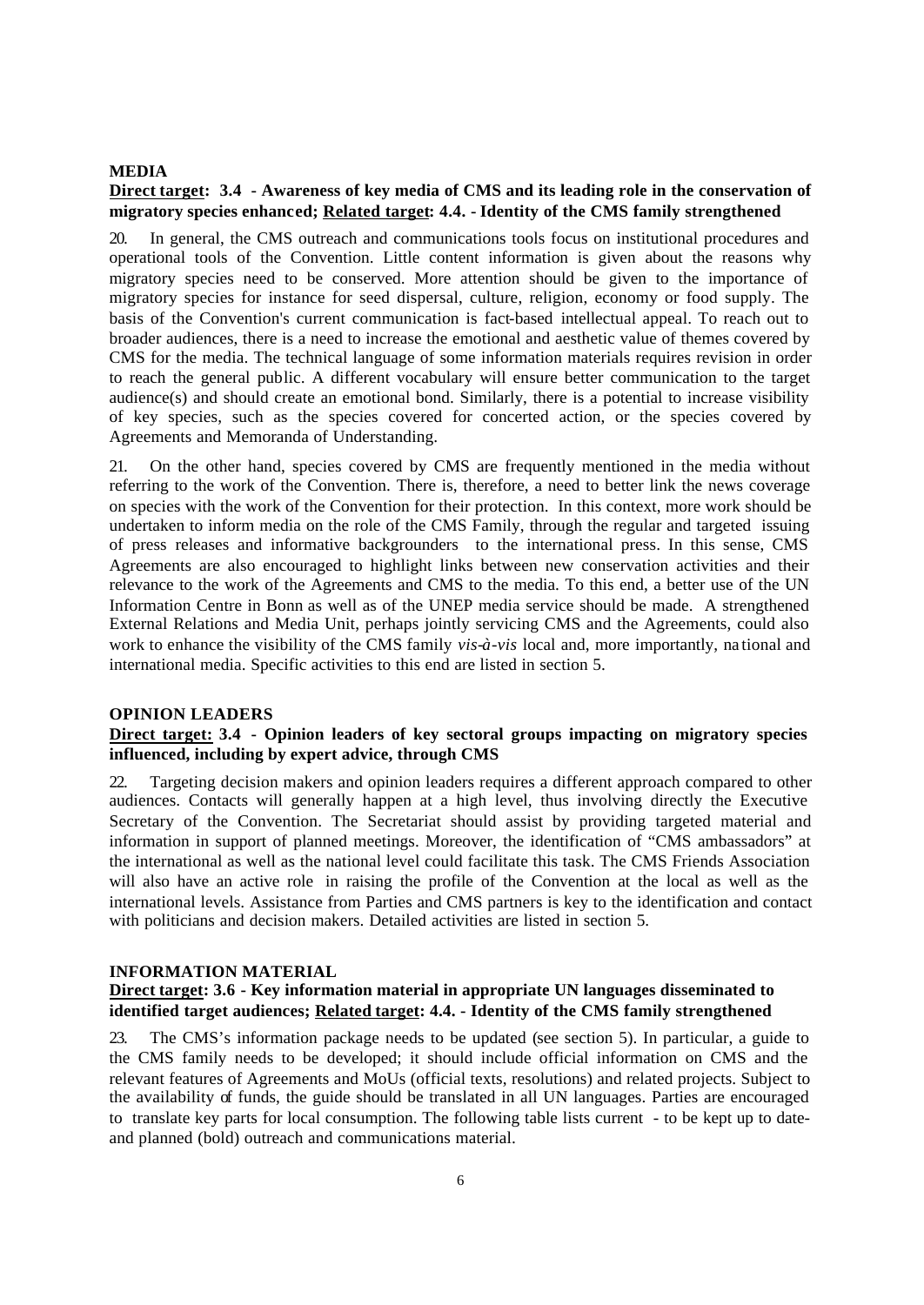| <b>General Tools</b>                              | <b>Official Documents</b>                          |
|---------------------------------------------------|----------------------------------------------------|
| <b>CMS</b> Website<br>$\bullet$                   | Convention text<br>$\bullet$                       |
| Official CMS "on the move to 2010"<br>$\bullet$   | Appendices I & II<br>$\bullet$                     |
| Poster                                            | Proceedings of the meetings of the<br>$\bullet$    |
| CMS common exhibition                             | <b>COP</b>                                         |
| PowerPoint presentations                          | Text of Agreements, MoUs, Action<br>$\bullet$      |
| Video clip (2005)                                 | Plans                                              |
| <b>Highlights of Parties' activities</b>          |                                                    |
|                                                   |                                                    |
| <b>Publications / Information Material</b>        | <b>Special and Technical Information</b>           |
| CMS electronic newsletter<br>٠                    | Lists (national focal points, Scientific           |
| <b>Guide to the CMS Family</b><br>$\bullet$       | Counselors Common names of                         |
| <b>CMS Strategic Plan</b><br>$\bullet$            | Species)                                           |
| CMS Brochure (E, F, S, G, R) text<br>$\bullet$    | Sample instruments of accession and<br>٠           |
| available in Chinese                              | ratification                                       |
| Natur ohne Grenzen – 25 Jahre Bonner<br>$\bullet$ | Technical series publication (1 to 9)<br>$\bullet$ |
| Konvention (BMU brochure in                       | WAFCET I-III<br>$\bullet$                          |
| German)                                           | <b>Conserving Cetaceans</b><br>$\bullet$           |
| CMS A Brief Introduction (E, F, S)                | <b>Review of Small Cetaceans</b><br>$\bullet$      |
| CMS leaflet for children (G)<br>$\bullet$         |                                                    |
| Information sheets (Map & List of<br>$\bullet$    | <b>Other Documents</b>                             |
| Parties, Global Coverage, Agreement               |                                                    |
| Summary Sheets, Organizational                    | Transform CMS into national<br>$\bullet$           |
| Diagrams)                                         | legislation and programmes                         |
| Text: Biodiversity in Motion (WSSD)<br>$\bullet$  | Importance of CMS (Africa, Asia, LA)<br>$\bullet$  |
| SIDS leaflet                                      |                                                    |
| <b>NGO</b> brochure                               |                                                    |
| <b>Private sector brochure</b>                    |                                                    |
| <b>Decision-makers brochure</b>                   |                                                    |
| CMS tool-kit                                      |                                                    |
| <b>CMS</b> toolkit for teachers                   |                                                    |
|                                                   |                                                    |
| <b>Media Information</b>                          | <b>Promotion Material</b>                          |
|                                                   | CMS calendar<br>$\bullet$                          |
| Press releases<br>$\bullet$                       | Logo stickers<br>$\bullet$                         |
| Press kits for COPs                               | Label pins with CMS Logo                           |
| <b>Backgrounders</b>                              | Posters<br>$\bullet$                               |
|                                                   |                                                    |

## **4. Resources**

Current estimates suggest that the internal CMS manpower costs of implementing the OCP over the triennium 2006-2008, using existing staff posts, would amount to about US \$ 298.000. In addition, a further sum of approximately US  $\frac{5}{9}$  282,000 would be required to finance products, campaigns and other outreach under budgetary option 3 and US \$ 448,000 under option 4 (reference is made to the budget document). Additional resources would have to be raised from donations by Parties, partners and business sponsors.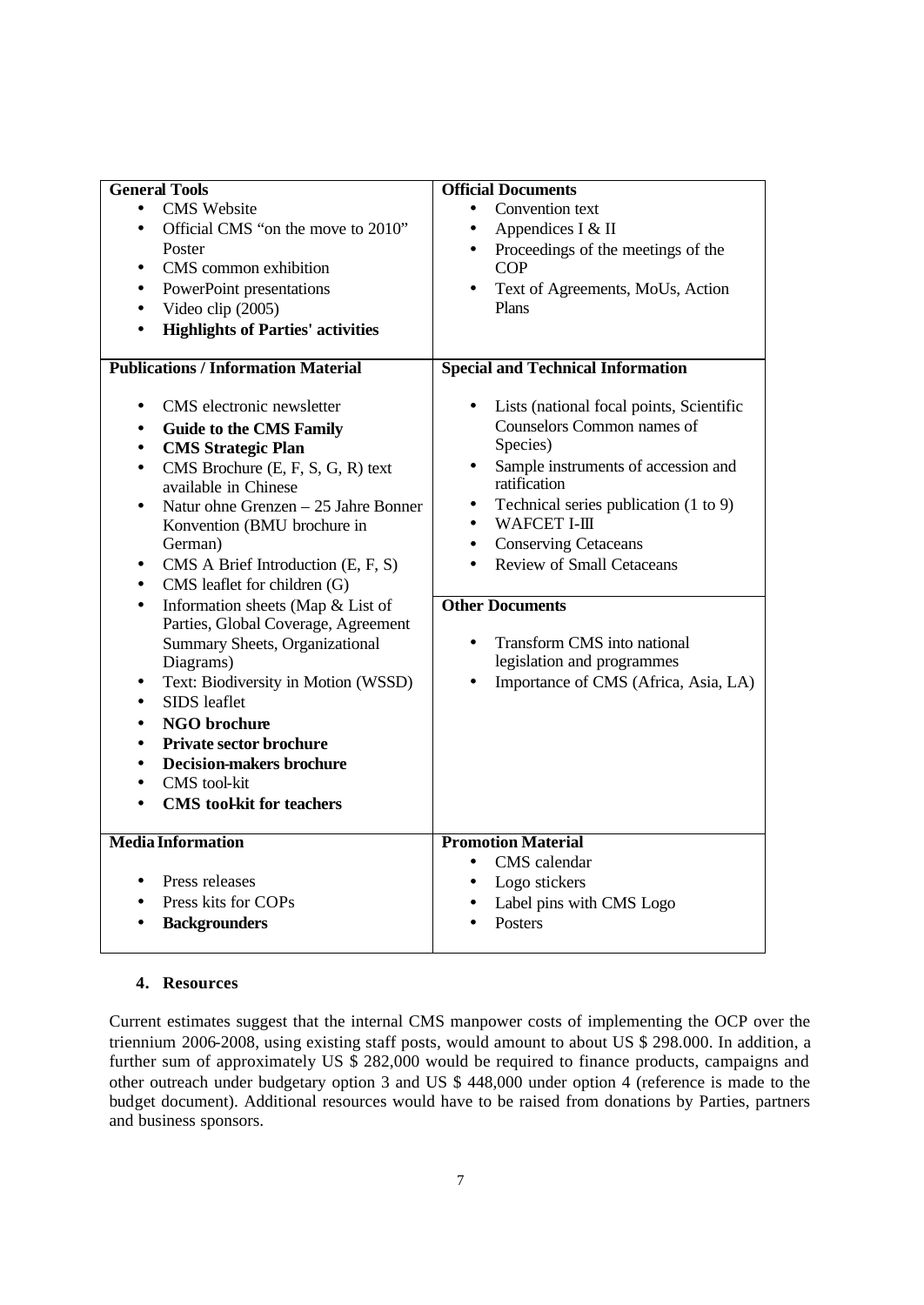# **5. Table of activities for Secretariat, Parties and Partners**

| Target under objective 3                                     | Other related targets                                                                            | <b>Secretariat</b>                                                                                                                                                                                                                                                                                                                                                                                                                                                                                                | <b>Parties</b>                                                                                                                                                                                                                                                                                            | <b>CMS</b> partners                                                                                                                                                                                                                                |
|--------------------------------------------------------------|--------------------------------------------------------------------------------------------------|-------------------------------------------------------------------------------------------------------------------------------------------------------------------------------------------------------------------------------------------------------------------------------------------------------------------------------------------------------------------------------------------------------------------------------------------------------------------------------------------------------------------|-----------------------------------------------------------------------------------------------------------------------------------------------------------------------------------------------------------------------------------------------------------------------------------------------------------|----------------------------------------------------------------------------------------------------------------------------------------------------------------------------------------------------------------------------------------------------|
| 3.1 Engagement and<br>commitment of CMS<br>Parties increased | 4.7 Regional capacity<br>enhanced particularly<br>where CMS is under-<br>represented             | - Creation of an electronic system for the<br>prompt delivery of notifications and<br>information notes to Parties (Focal<br>Points)<br>- Continuation of the regular coverage of<br>CMS activities and conservation-related<br>news on the CMS Website<br>- Continuation of the production of other<br>information material [maps, list of Parties,<br>global coverage, etc.] to keep Parties<br>abreast of developments<br>- Continuation of CMS newsletter<br>including articles on national<br>implementation | Support outreach activities<br>on the national level<br>(biodiversity)<br>- Translation of CMS<br>documents into national<br>languages<br>- Provide link to CMS and<br>relevant agreements on<br>national Website<br>- Request France and Spain<br>/Latin America to create<br>French and Spanish Website | - Support and develop joint<br>outreach activities (see for<br>instance Lufthansa)<br>- Provide links on their web<br>sites<br>- Provide the CMS Secretariat<br>with relevant data<br>information.                                                 |
| 3.2 Engagement of CMS<br>non-Parties increased               | 4.1 CMS membership<br>to increase by 30<br>Parties of importance<br>for MS and new<br>Agreements | - Information material targeted to non-<br>Parties including relevance of CMS,<br>procedures for accession, relevant projects<br>-Establishment of bilateral contacts with<br>Ministries (letters, meetings)<br>- Brochures and information directed to<br>NGOs, and universities and academic and<br>scientific institutions of non-parties<br>- Organization of outreach workshops                                                                                                                              | - Donors: provide financial<br>assistance for organisation of<br>workshops<br>- Assist CMS Secretariat with<br>bi-lateral contacts                                                                                                                                                                        | - Provide information on their<br>Websites on the importance<br>of CMS and Agreements for<br>non-Parties<br>- Undertake joint activities<br>for non-Parties<br>- Assist with preparation and<br>organisation of regional and<br>national workshops |
| 3.3. Number of partners<br>supporting CMS<br>increased       | 4.3. Cooperative<br>activities with MEAs<br>and key partners<br>increased                        | - Display Exhibit at relevant meetings of<br>MEAs and major IGOs, organize<br>presentations/ side events and deliver<br>statements at main biodiversity and<br>environmental meetings                                                                                                                                                                                                                                                                                                                             | - Exchange information<br>between CMS focal points<br>and other convening focal<br>points, also by regular<br>meetings.                                                                                                                                                                                   | - Support the network of<br>CMS Parties and involve new<br>bilateral partners in CMS<br>work                                                                                                                                                       |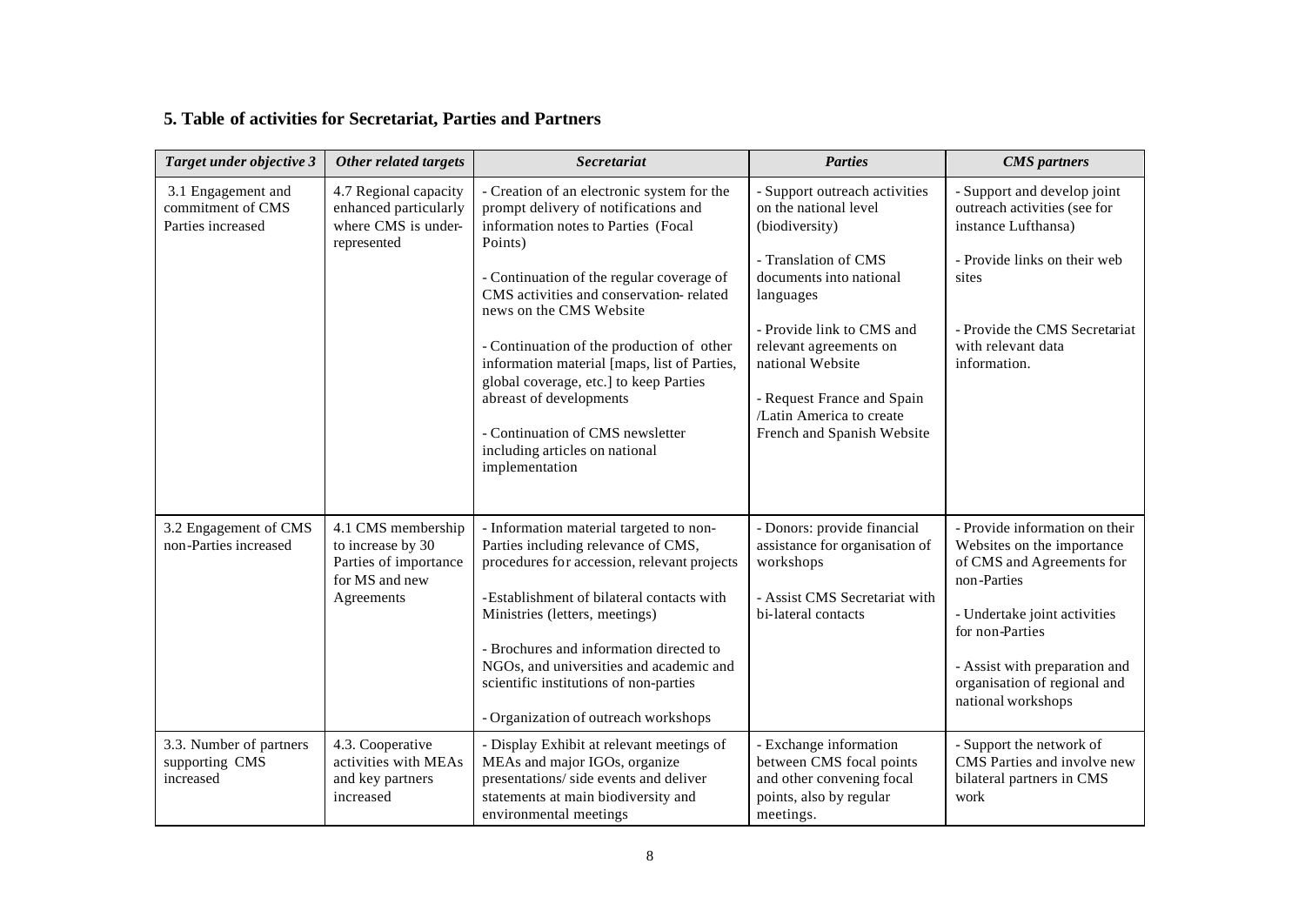| Target under objective 3                      | Other related targets                              | Secretariat                                                                                                                                                                                                                                                                                                                                                                                                                                                                                                                                                                                                                                                                    | <b>Parties</b>                                                                                                                                                                                   | <b>CMS</b> partners                                                                                   |
|-----------------------------------------------|----------------------------------------------------|--------------------------------------------------------------------------------------------------------------------------------------------------------------------------------------------------------------------------------------------------------------------------------------------------------------------------------------------------------------------------------------------------------------------------------------------------------------------------------------------------------------------------------------------------------------------------------------------------------------------------------------------------------------------------------|--------------------------------------------------------------------------------------------------------------------------------------------------------------------------------------------------|-------------------------------------------------------------------------------------------------------|
|                                               | 4.8. Extra-budgetary<br>funding widely<br>secured  | - Produce new panels with a special focus<br>on regions<br>- Improve participation in and CMS<br>contribution to celebration of future World<br>Environment Days (June 5)<br>- Participation in and contribution to<br>celebration of Biodiversity Day (22 May)<br>- Preparation of brochure and web pages<br>addressed to private sector<br>- Maintain regular briefing of corporate<br>partners by mailings<br>- Create BLG portal in collaboration with<br>other BLG members                                                                                                                                                                                                |                                                                                                                                                                                                  | - Enter into partnership<br>agreements with CMS and<br>establish JPOW on an annual<br>basis           |
| 3.4 Awareness of key<br>media of CMS enhanced | 4.4. Strengthened<br>Identity of the CMS<br>family | - Reinforce media aspects of Web site<br>(creation of a special "Media Room" with<br>press related information materials, French<br>and Spanish summaries)<br>- Provide species information by hook up<br>to IUCN database<br>-Establish a common CMS Family<br>external relations media unit incl. contacts<br>to Wadden Sea Secretariat and share<br>outreach plan also with ACAP<br>- Use the specialized information channels<br>of CMS and Agreements to highlight<br>important common issues (coordinated<br>Web-based news releases)<br>- Harmonize Corporate Design in printed<br>publications, logos, illustrated newsletter,<br>Website, image brochure, Power Point | - Focal point to translate press<br>releases into national<br>languages and pass them to<br>national media<br>-Provide the Secretariat with<br>relevant articles issued in the<br>national press | - Regularly provide<br>information on CMS family<br>activitiesin their newsletters<br>and on Websites |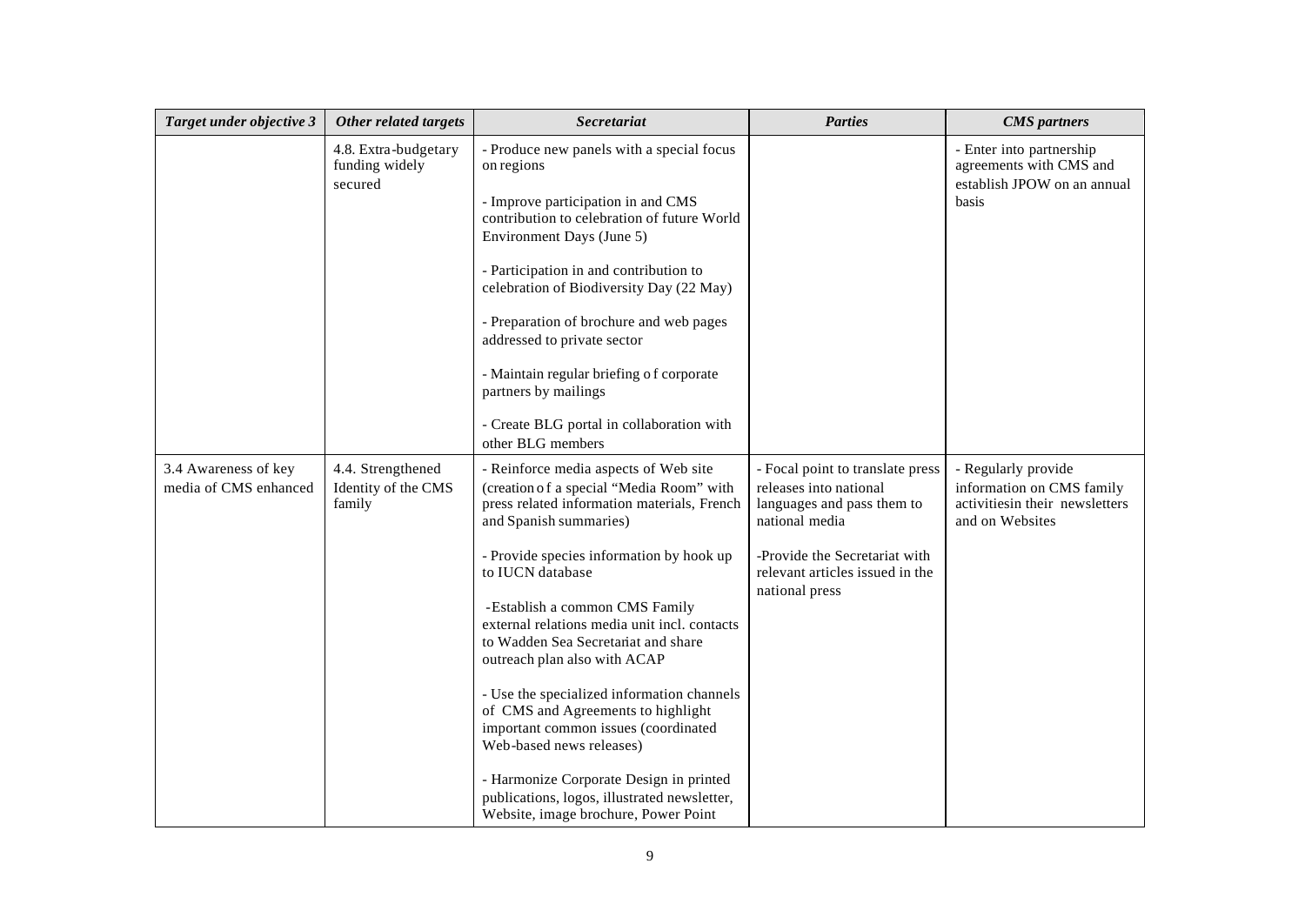| Target under objective 3                                                       | Other related targets | Secretariat                                                                                                                                                                                                                                                                                                                                                                                                                                                                                                                                                                                                                              | <b>Parties</b>                                                                                                                                                                                                                   | <b>CMS</b> partners                                                                                                                                                                                                                                                                                                       |
|--------------------------------------------------------------------------------|-----------------------|------------------------------------------------------------------------------------------------------------------------------------------------------------------------------------------------------------------------------------------------------------------------------------------------------------------------------------------------------------------------------------------------------------------------------------------------------------------------------------------------------------------------------------------------------------------------------------------------------------------------------------------|----------------------------------------------------------------------------------------------------------------------------------------------------------------------------------------------------------------------------------|---------------------------------------------------------------------------------------------------------------------------------------------------------------------------------------------------------------------------------------------------------------------------------------------------------------------------|
|                                                                                |                       | Presentation- CMS 'branding'<br>- Produce video-clips on CMS family to<br>be disseminated to TV stations<br>- Invite media to field trips of pilot<br>projects<br>- Create/maintain list of press contacts<br>[including regular international<br>newspapers, IGO and NGO newsletters<br>and magazines and specialized press]<br>-Issue press releases/backgrounders on<br>CMS and Agreements events, initiatives,<br>meetings and projects on a regular basis<br>-Interact Regularly with UNIB, RUNIC<br>and UNEP media<br>- Coordinate press briefings with RUNIC<br>for German media and Deutsche Welle for<br>international outreach |                                                                                                                                                                                                                                  |                                                                                                                                                                                                                                                                                                                           |
| 3.5 Opinion leaders of<br>sectors impacting<br>migratory species<br>influenced |                       | - Identify CMS goodwill ambassadors at<br>the international, as well as at the national<br>level<br>- Prepare targeted brochures for decision-<br>makers and politicians<br>- Organize targeted contacts with opinion<br>leaders on specific events                                                                                                                                                                                                                                                                                                                                                                                      | - Assist CMS secretariat with<br>the identification of CMS<br>ambassadors on the national<br>level.<br>- Facilitate contacts between<br>CMS secretariat and national<br>politicians and decision<br>makers also through meetings | - Assist CMS secretariat with<br>the identification of CMS<br>ambassadors on the national<br>and international level.<br>- Team-up with CMS<br>Secretariat to reach out to<br>relevant politicians and<br>decision makers and/or<br>enable joint activities (joint<br>letters to ministers, joint press<br>releases etc.) |